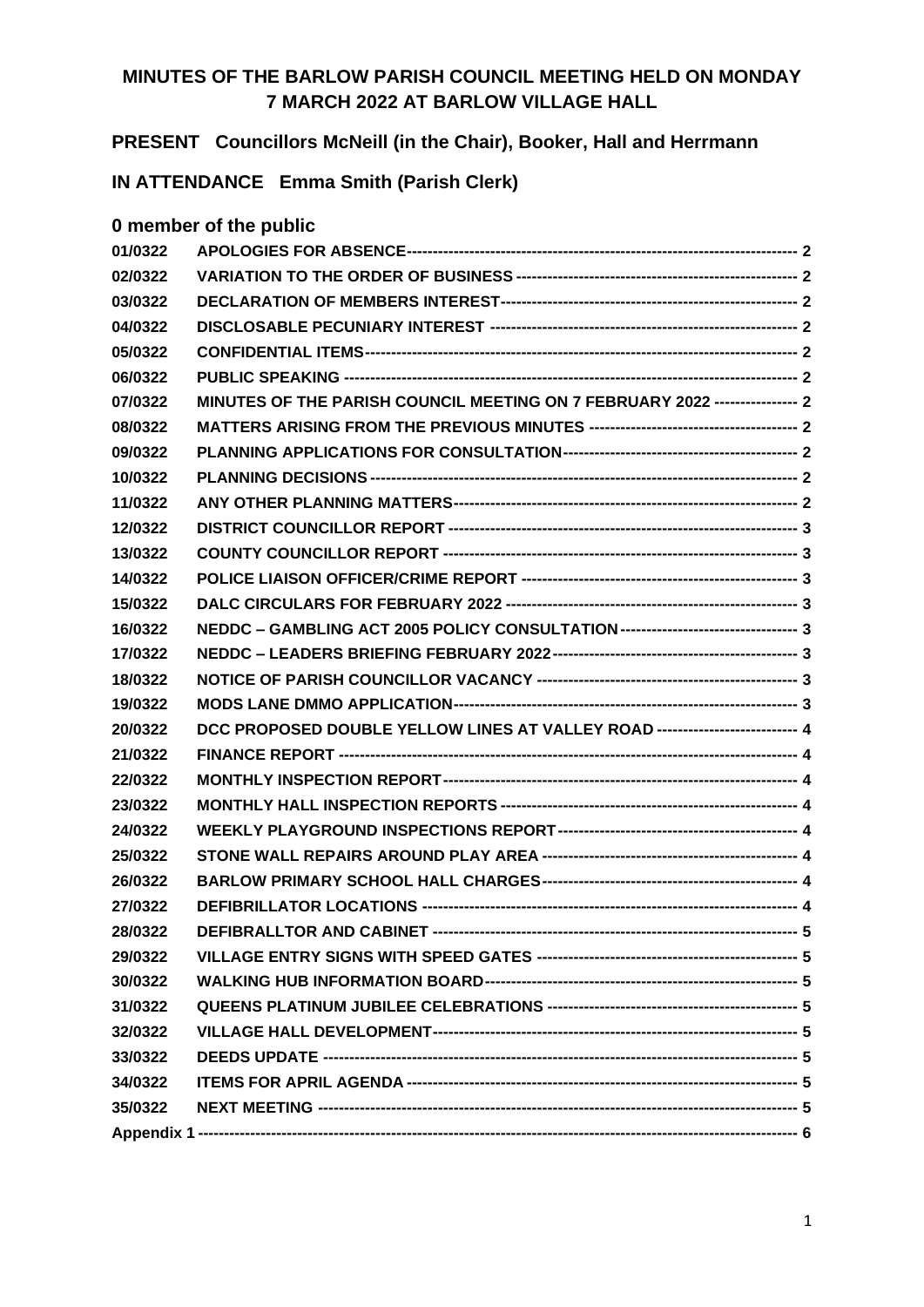## <span id="page-1-0"></span>**01/0322 APOLOGIES FOR ABSENCE**

Cllr Brougham – Holiday Cllr Siddall – Family commitment Cllr Strafford-Stephenson – District Councillor Cllr Foster – County Councillor

- <span id="page-1-1"></span>**02/0322 VARIATION TO THE ORDER OF BUSINESS** No variations.
- <span id="page-1-2"></span>**03/0322 DECLARATION OF MEMBERS INTEREST** No declarations of interests
- <span id="page-1-3"></span>**04/0322 DISCLOSABLE PECUNIARY INTEREST** None
- <span id="page-1-4"></span>**05/0322 CONFIDENTIAL ITEMS** Agenda Item 18 – Village Hall Development Agenda Item 19 – Deeds update.

## <span id="page-1-5"></span>**06/0322 PUBLIC SPEAKING**

No members of the public were present. A letter was read by the Clerk received from a member of the public regarding the defibrillators.

## <span id="page-1-6"></span>**07/0322 MINUTES OF THE PARISH COUNCIL MEETING ON 7 FEBRUARY 2022**

**RESOLVED** Council approved the minutes of the Parish Council meeting held on 7 February 2022.

<span id="page-1-7"></span>**08/0322 MATTERS ARISING FROM THE PREVIOUS MINUTES**  No matters arising

#### <span id="page-1-8"></span>**09/0322 PLANNING APPLICATIONS FOR CONSULTATION**

• NED 22/00141/AGD – Proposed agricultural polytunnel at Village Logs, Johnnygate Lane, Barlow **RESOLVED** No comments

## <span id="page-1-9"></span>**10/0322 PLANNING DECISIONS**

• NED 21/01492/FL – Proposed single storey side extension to provide home office and home working (hairdressing) room at ground floor. (resubmission of 21/00505/FL) (amended title/amended plans) at Mathom House, Millcross Lane, Barlow – *Conditionally Approved – 16 February 2022* **RESOLVED** Noted

#### <span id="page-1-10"></span>**11/0322 ANY OTHER PLANNING MATTERS** No other planning matters received.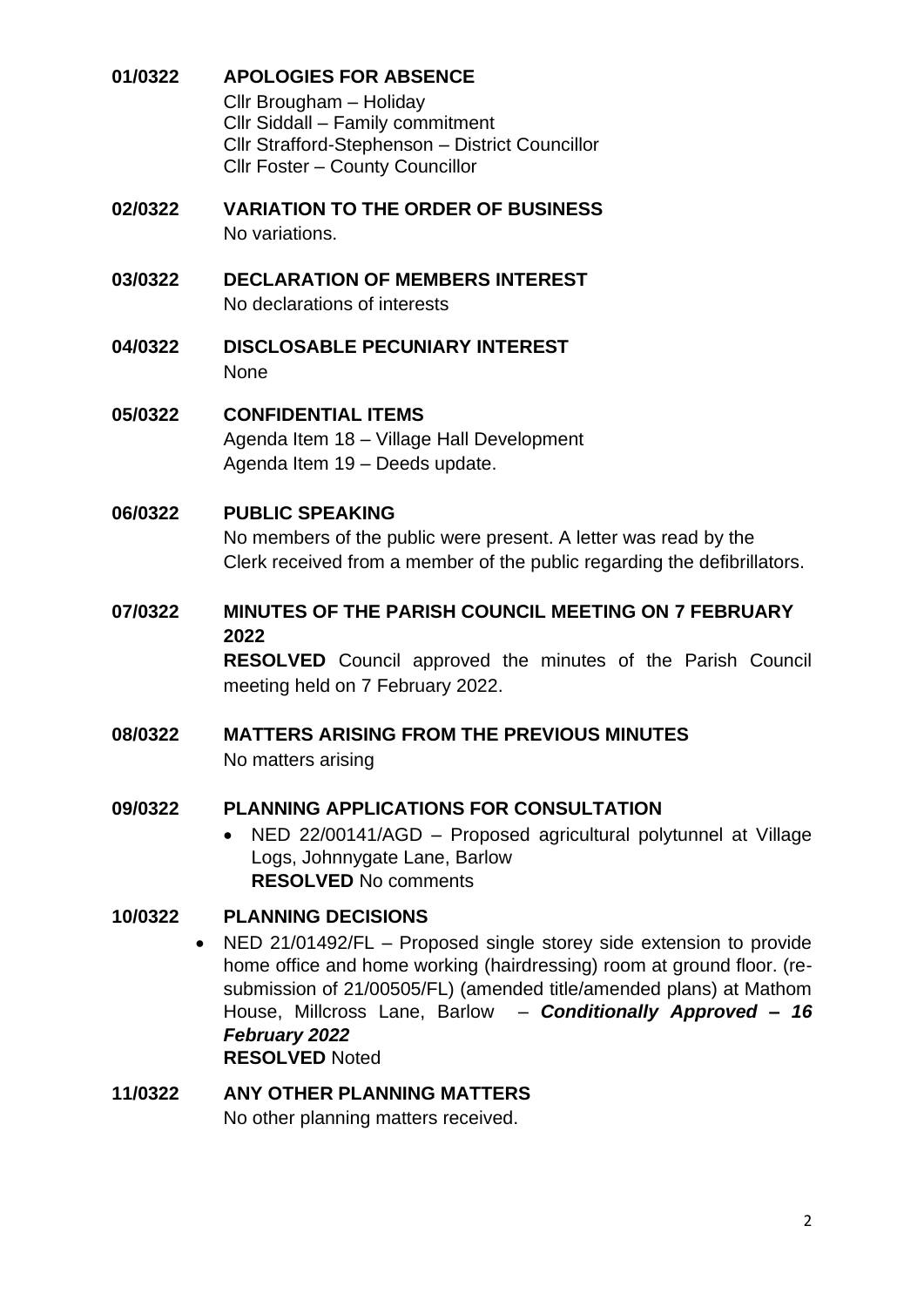# <span id="page-2-0"></span>**12/0322 DISTRICT COUNCILLOR REPORT**

Cllr Strafford-Stephenson was not in attendance. Cllr Strafford-Stephenson submitted a report regarding NEDDC doubling the fixed penalty fee for fly tipping (to £400) as well as a number of lesser fines for littering.

A reminder about the £500 grants to support residents to tackle local issues (including for celebrations for the Queen's Platinum Jubilee). The deadline is 18 March 2022.

A reminder about the Elvis tribute night on Saturday in aid of the Chairman's Charity appeal and two events in April – Peaky Blinders themed night on 16 April and St Georges day concert on 23 April at Chatsworth House.

## <span id="page-2-1"></span>**13/0322 COUNTY COUNCILLOR REPORT**

Cllr Foster was not in attendance and no report was submitted.

## <span id="page-2-2"></span>**14/0322 POLICE LIAISON OFFICER/CRIME REPORT**

Police liaison officer did not attend the meeting. Crime report for February 2022

3 x Theft

1 x Public Order

Dronfield SNT will be in Barlow Village Hall car park on 22 March and would like to see some residents there and will be speaking with parents at school collecting time. Dronfield SNT have made DCC aware of parking issues in respect of near the Tickled Trout public house and understand that this is being looked at to consider improvements.

**RESOLVED** Noted

- <span id="page-2-3"></span>**15/0322 DALC CIRCULARS FOR FEBRUARY 2022 RESOLVED** Noted
- <span id="page-2-4"></span>**16/0322 NEDDC – GAMBLING ACT 2005 POLICY CONSULTATION RESOLVED** No comments
- <span id="page-2-5"></span>**17/0322 NEDDC – LEADERS BRIEFING FEBRUARY 2022 RESOLVED** Noted
- <span id="page-2-6"></span>**18/0322 NOTICE OF PARISH COUNCILLOR VACANCY** Clerk reported that the notice had been advertised and the last call for elections is 10 March 2022. **RESOLVED** Noted

## <span id="page-2-7"></span>**19/0322 MODS LANE DMMO APPLICATION** Clerk reported no further updates. **RESOLVED** Noted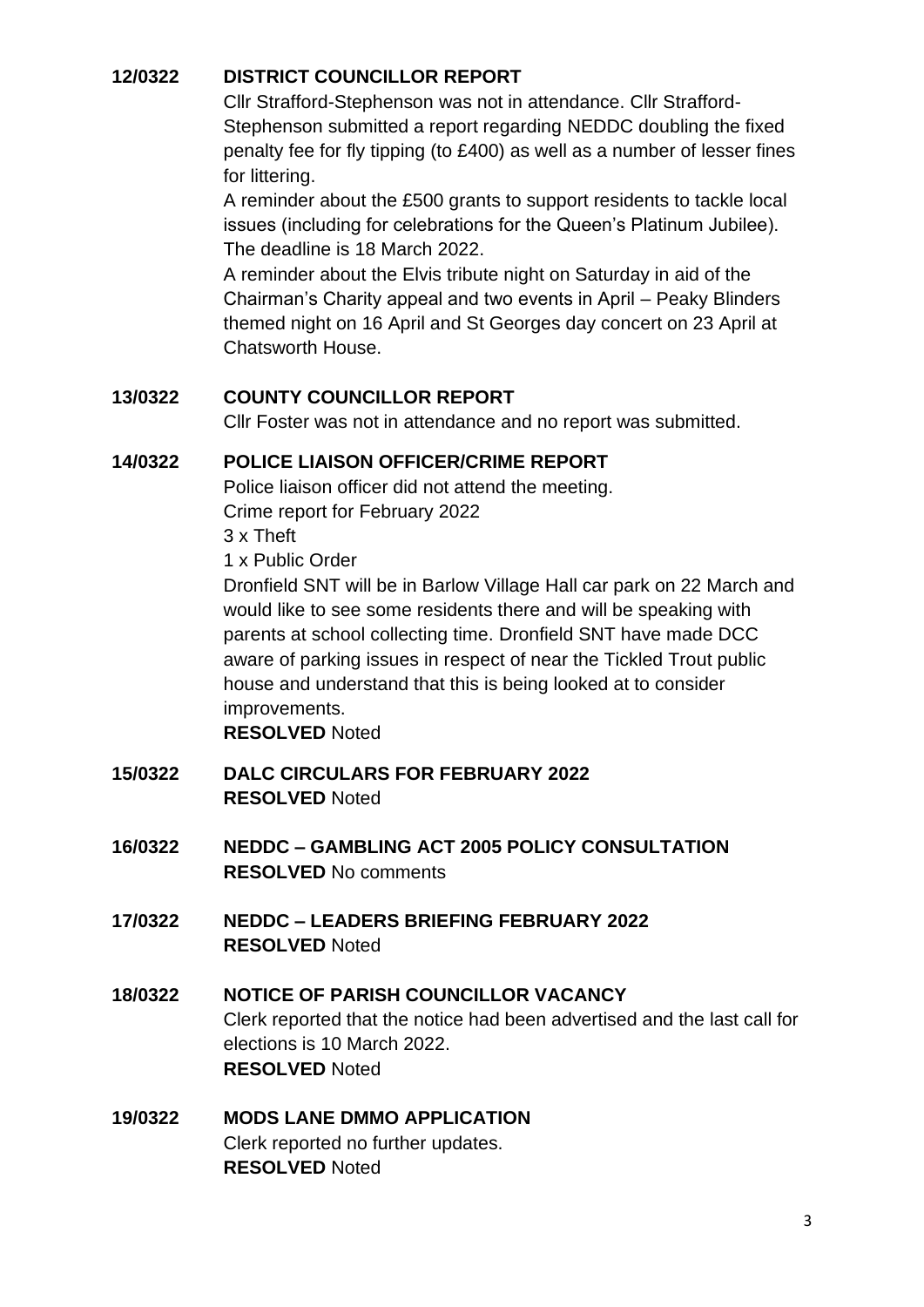## <span id="page-3-0"></span>**20/0322 DCC PROPOSED DOUBLE YELLOW LINES AT VALLEY ROAD RESOLVED** Noted.

#### <span id="page-3-1"></span>**21/0322 FINANCE REPORT**

**RESOLVED** Approved the income and expenditure reports for March 2022 along with the February 2022 bank reconciliation. (Appendix 1).

#### <span id="page-3-2"></span>**22/0322 MONTHLY INSPECTION REPORT**

Cllr McNeill and Brougham carried out the monthly inspection for February 2022. **RESOLVED** Noted.

#### <span id="page-3-3"></span>**23/0322 MONTHLY HALL INSPECTION REPORTS**

**RESOLVED** Cllr Booker and Herrmann to conduct the monthly hall inspection for March 2022.

#### <span id="page-3-4"></span>**24/0322 WEEKLY PLAYGROUND INSPECTIONS REPORT**

**RESOLVED** Week commencing 14 March – Cllr Hall Week commencing 21 March – Cllr McNeill Week commencing 28 March – Cllr Booker Week commencing 4 April – Cllr Herrmann

## <span id="page-3-5"></span>**25/0322 STONE WALL REPAIRS AROUND PLAY AREA**

Clerk emailed stone waller for a quote however they are busy no quote received to date.

**RESOLVED** Clerk to obtain a quote from another stone waller.

#### <span id="page-3-6"></span>**26/0322 BARLOW PRIMARY SCHOOL HALL CHARGES**

Derbyshire County Council have asked if the hall charges can be fixed for 3 years due to budget setting.

**RESOLVED** approved but if the energy bills increase beyond a manageable amount a surcharge will be invoiced.

## <span id="page-3-7"></span>**27/0322 DEFIBRILLATOR LOCATIONS**

In accordance with Barlow Parish Council standing order 7, we the following Barlow Parish Councillors proposed the following special motion to be moved at the Full Council meeting on 7 March 2022. To reverse the resolution made on 7 February 2022:

39/0222 to approve phone box on Valley Road and St Lawrence Church (if approved by Diocesan).

**RESOLVED** approved the reversal of the resolution made on 7 February 2022. Approved the location at the Tickled Trout Public House and will investigate electrics at the Church. The Council will also speak to The Peacock Public House and Hackney House.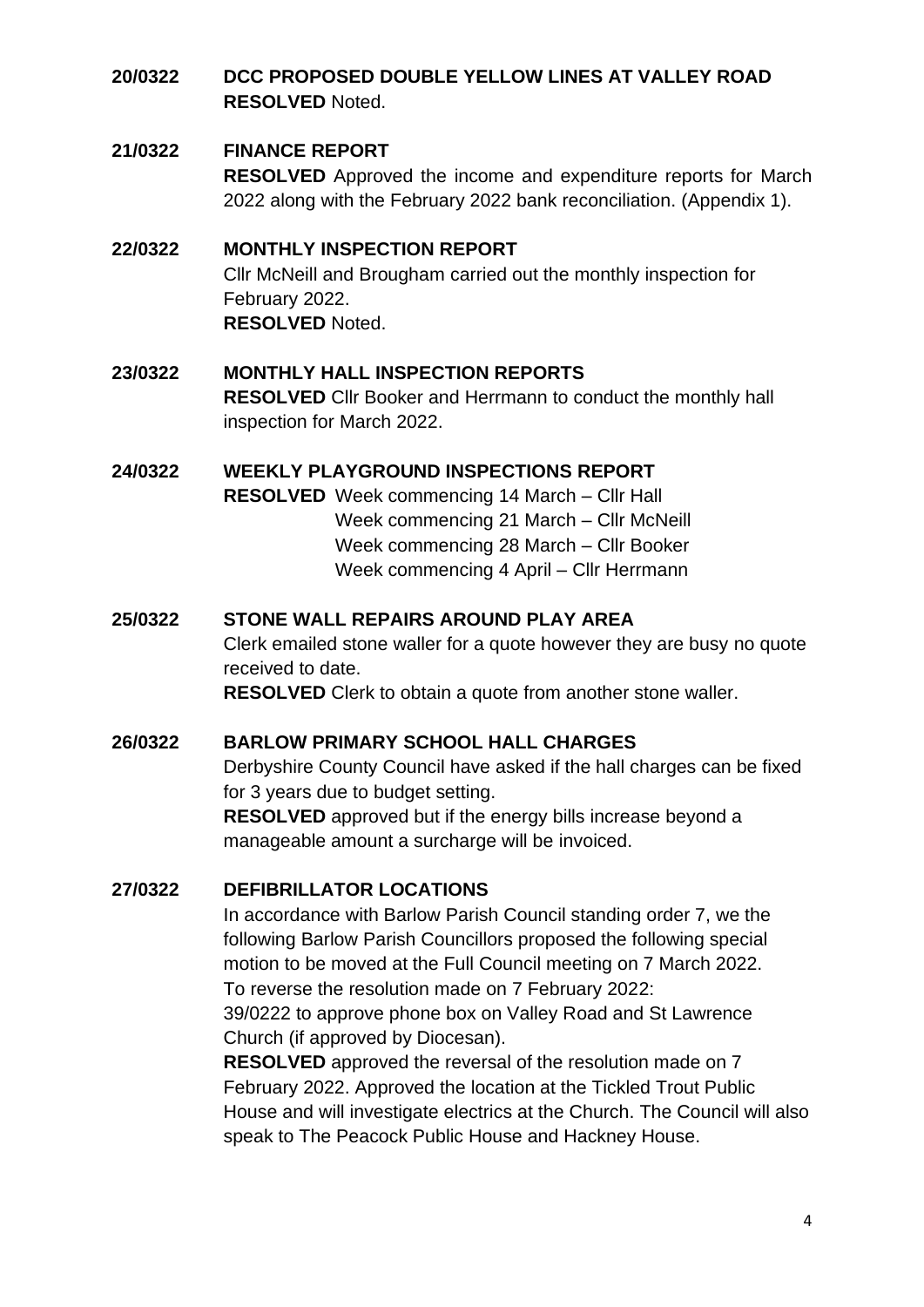# <span id="page-4-0"></span>**28/0322 DEFIBRALLTOR AND CABINET**

The Clerk had found a grant offered by London Hearts that would reduce the defibrillator and cabinet by £300.00. **RESOLVED** Approved the purchase of one defibrator at £1,225.00

# <span id="page-4-1"></span>**29/0322 VILLAGE ENTRY SIGNS WITH SPEED GATES**

Clerk stated the OITH licence had been submitted to DCC for the speed gates at a cost of £100.00. Acknowledgement had been received to state they are processing the application. **RESOLVED** Noted

- <span id="page-4-2"></span>**30/0322 WALKING HUB INFORMATION BOARD RESOLVED** Clerk to circulate email received from Interpretation Community Engagement Project Management to Councillors.
- <span id="page-4-3"></span>**31/0322 QUEENS PLATINUM JUBILEE CELEBRATIONS RESOLVED** Deferred to next meeting.

That in view of the confidential nature of the business about to be transacted, a resolution to exclude the Press and Public from the meeting in accordance with the Public Bodies (Admission to Meetings) Act 1960, s1, in order to discuss these items has been resolved.

- <span id="page-4-4"></span>**32/0322 VILLAGE HALL DEVELOPMENT** No further developments to report. **RESOLVED** Noted
- <span id="page-4-5"></span>**33/0322 DEEDS UPDATE** Nothing to report. **RESOLVED** Noted
- <span id="page-4-6"></span>**34/0322 ITEMS FOR APRIL AGENDA RESOLVED** Facebook Book Exchange
- <span id="page-4-7"></span>**35/0322 NEXT MEETING RESOLVED** meeting on 4 April 2022 at 7.30pm at the Village Hall.

The meeting closed at 9.03pm

Signed ………………………………………………..

Chairperson Date 4 April 2022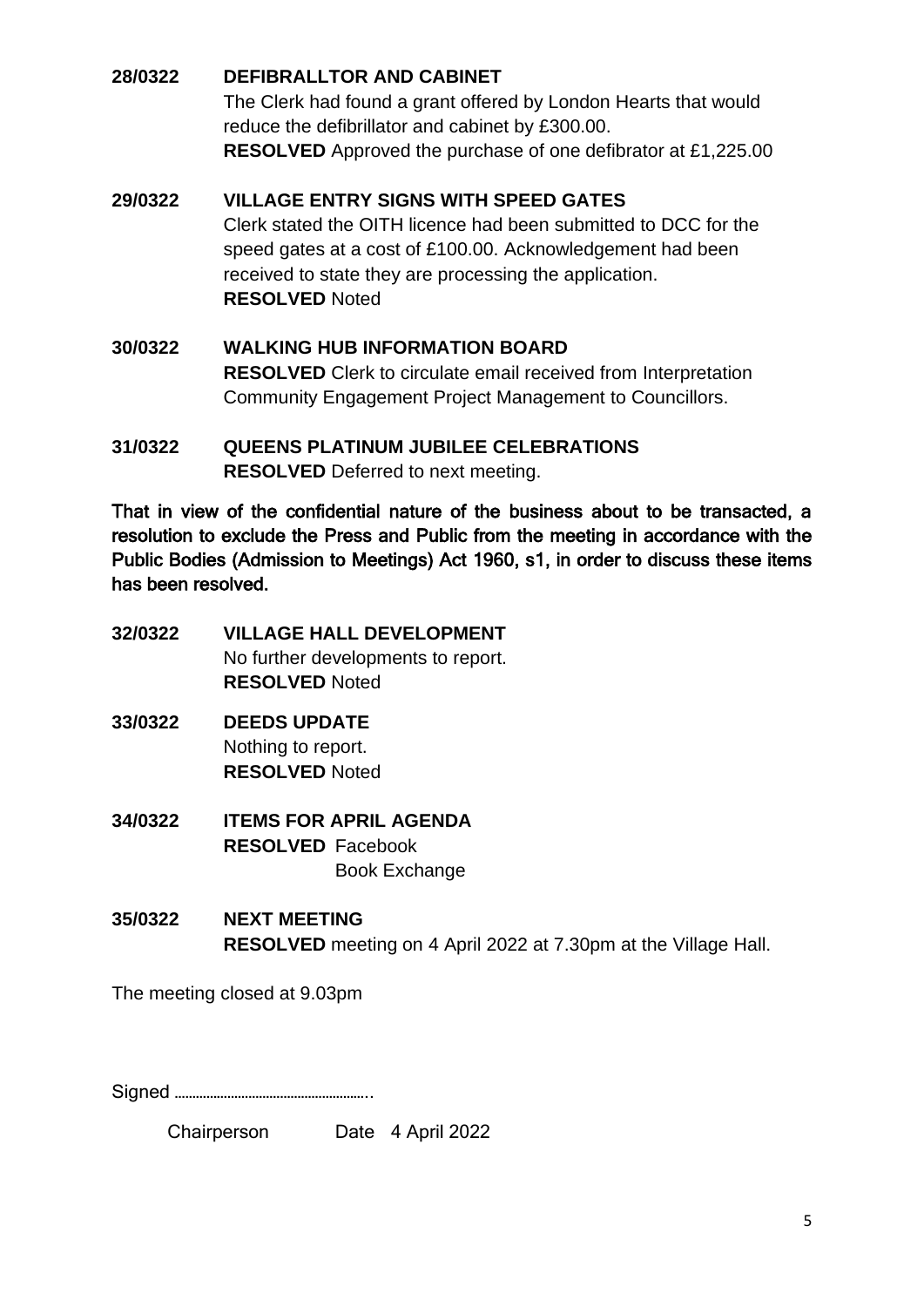# **Appendix 1**

<span id="page-5-0"></span>

| March 22    | <b>Cheque Requests</b>       |                                            |   |               |   |                |   |              |
|-------------|------------------------------|--------------------------------------------|---|---------------|---|----------------|---|--------------|
|             | Payee                        | <b>Details</b>                             |   | <b>Amount</b> |   | Vat Rec        |   | <b>Total</b> |
| D/D         | Plusnet                      | <b>Broadband Bill</b>                      | £ | 17.00         | £ | 3.40           | £ | 20.40        |
| D/D         | <b>British Gas Lite</b>      | Electric Bill (21/12/2021 to 21/01/2022)   | £ | 41.93         | £ | 2.10           | £ | 44.03        |
| D/D         | <b>British Gas Lite</b>      | Gas Bill (21/09/2021 to 21/01/2022)        | £ | 390.40        | £ | 19.51          | £ | 409.91       |
| D/D         | <b>British Gas Lite</b>      | Electric Bill (21/01/2022 to 21/02/2022)   | £ | 42.58         | £ | 2.13           | £ | 44.71        |
| D/D         | <b>British Gas Lite</b>      | Gas Bill (21/01/2022 to 21/02/2022)        | £ | 251.56        | £ | 50.31          | £ | 301.87       |
| <b>BACS</b> | <b>DCS Cleaning</b>          | <b>Cleaning Village Hall</b>               | £ | 546.67        | £ | 109.33         | £ | 656.00       |
| <b>BACS</b> | Waterplus                    | <b>Water Bill</b>                          | £ | 60.91         | £ |                | £ | 60.91        |
| <b>BACS</b> | <b>Commercial Dishwasher</b> | Repair to Water Boiler                     | £ | 219.00        | £ | 43.80          | £ | 262.80       |
| <b>BACS</b> | Hall Hirer (RP)              | Refund of deposit                          | £ | 25.00         | £ | $\blacksquare$ | £ | 25.00        |
| <b>BACS</b> | Hall Hirer (MC)              | Refund of deposit                          | £ | 25.00         | £ | $\blacksquare$ | £ | 25.00        |
| <b>BACS</b> | Hall Hirer (CW)              | Refund of deposit                          | £ | 50.00         | £ | $\blacksquare$ | £ | 50.00        |
| 300046      | <b>Gerry Marlow</b>          | <b>Sycamore Bowl</b>                       | £ | 90.00         | £ |                | £ | 90.00        |
| <b>BACS</b> | <b>DCS Cleaning</b>          | <b>Cleaning Village Hall</b>               | £ | 496.86        | £ | 99.37          | £ | 596.23       |
| <b>BACS</b> | <b>Jake Eville</b>           | <b>Recreational Groundworks</b>            |   | £ 1,250.00    | £ | $\blacksquare$ | £ | 1,250.00     |
| <b>BACS</b> | <b>Tesco</b>                 | Mop and Bucket                             | £ | 8.50          | £ | $\blacksquare$ | £ | 8.50         |
| <b>BACS</b> | Allbright                    | Window Cleaning 01/02/2022                 | £ | 10.00         | £ | $\blacksquare$ | £ | 10.00        |
| <b>BACS</b> | <b>RF Contracting</b>        | Electronic Timer and replacement of socket | £ | 95.00         | £ | $\blacksquare$ | £ | 95.00        |
| <b>BACS</b> | <b>PWLB</b>                  | Loan Repayment                             |   | £ 3,224.24    | £ |                | £ | 3,224.24     |
| <b>BACS</b> | Eco Deck                     | Matting for grass area next to car park    | £ | 549.99        | £ | 110.00         | £ | 659.99       |
| <b>BACS</b> | <b>HMRC</b>                  | Payroll - Feb 2022                         | £ | 108.00        | £ | $\blacksquare$ | £ | 108.00       |
| <b>BACS</b> | Miscellanous                 | Payroll - Feb 2022                         | £ | 488.40        | £ | $\sim$         | £ | 488.40       |
| <b>BACS</b> | Allbright                    | Window Cleaning 21/03/2022                 | £ | 10.00         | £ |                | £ | 10.00        |
| <b>BACS</b> | <b>London Hearts</b>         | Defibrillator and Cabinet                  |   | £ 1,241.00    | £ | 248.20         | £ | 1,489.20     |
| <b>BACS</b> | <b>Unity Trust</b>           | <b>Bank Charges</b>                        | £ | 18.00         | £ |                | £ | 18.00        |
|             |                              |                                            |   | £9,260.04     |   | £688.15        |   | £9,948.19    |